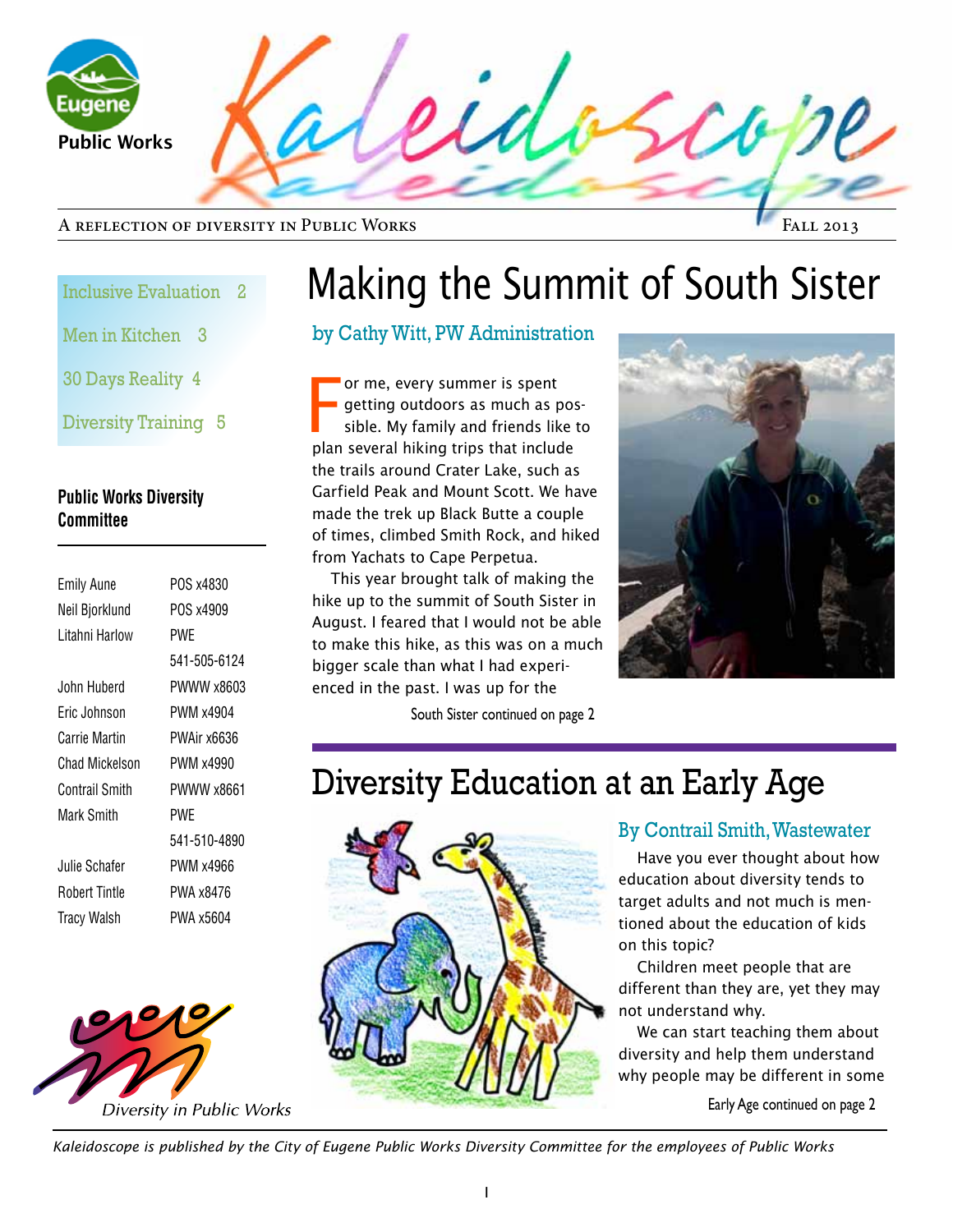#### South Sister continued from page 1

challenge and turned to FitCity to help me get in shape and prepare. In the end of May I started taking Tabata Light and increased my workouts to include hills on the elliptical trainer. As August approached, it was now or never.

We were fortunate enough to have nice weather for the hike. We started at 7 a.m. The hike began in the forest where it was a little chilly. Then the trail opened up into a plateau with our final destination towering ahead. As we continued on, the trail became harder to follow as the climb was steep and covered with loose rock. As we reached the false-summit, we sat by a frigid lake to catch our breath and to gather our strength to climb the last stretch up to the summit. Each step was a challenge. The red pumice was slippery as you made your own trail up the steep climb. Reaching the top of the summit, it opened up with a plateau of snow surrounded by the rocky rim. The sky was clear and the sun was out, despite the chilly wind, we could see all of the rugged mountains around us as well as all of the lakes below. I had a sense of accomplishment as I stood up there enjoying the views and feeling gratified that I had made it!

The gratitude lasted only a few minutes though, as I realized a rigorous descent of loose rock lay between me and my sleeping bag!



#### Early Age continued from page 1

things but the same in other ways.

In a very simple way, we can explain to them how we all need sleep, and food to eat, and air to breathe.

Then you can explain how some people may have different foods they like or maybe they may enjoy different times of the year. While we are all alike, we can be different too.

By teaching our children about diversity at an early age we are giving them a stepping stone to enjoy all the world has to offer.

A great source for learning and teaching about diversity for young people is on the Sesame Street site:

http://www.sesamestreet.org/parents/topicsandactivities/topics/diversity

## Environmental Inclusivity at Public Works Offices

#### by Emily Aune, Parks and Open Space

One task of the Public Works Diversity Committee is to complete an environmental assessment of at least one public space within our department every year. The goal is outlined in the Diversity and Equity Strategic Plan (DESP), which states that the City of Eugene will "Ensure that City services are accessible and equitably provided." The City of Eugene recognizes that important messages and values can be communicated through our physical environment. As an organization, we want to welcome and accommodate an assortment of people.

To figure out what makes an all-inclusive environment, attention must be given in several areas. We want to ensure there is public transportation, appropriate parking, bicycle parking, and wheelchair access, just to name a few examples. Signs and directions to the public spaces need to be visible, written in Braille, and possibly in several languages. Within the actual building or room, artwork on the wall, furnishing, lighting, temperature, height of the desk, are all things that can send a message or feeling to people. Front office staff being friendly, available, and able to provide information in several languages are all resources we are hoping to provide for our community. *continued…*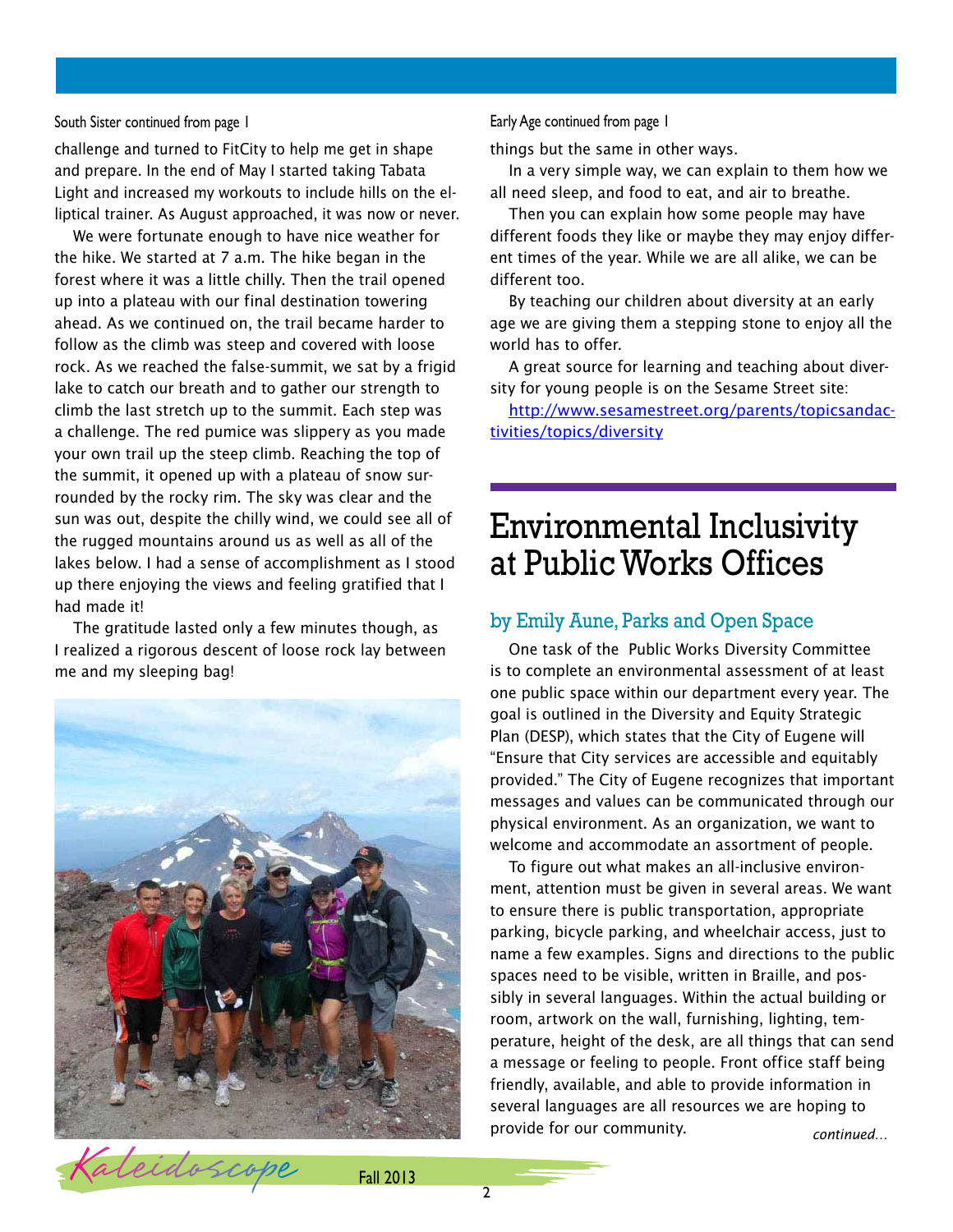Inclusivity continued from page 2

To look at these topics in our department, members of the Public Works Diversity Committee fill out a questionnaire rating how well we are doing with these goals. Two years ago, we looked at the Airport, last year Wastewater and the Roosevelt Yard were assessed, this year, the Diversity Committee will look at the public spaces at Engineering and Administration. Perhaps workers at the Roosevelt Yard have noticed new, bright lines painted in the parking lot, and a new crosswalk. If you work at Wastewater, you will notice a lower sign-in desk. Enter the front office, and you will see diversitythemed artwork and brochures in several languages. There is still work to be done in all of these areas. Some improvements take more planning, time or money to complete. They have been documented, and teams are working to improve them. Let us know if there is some way we can help make your experience with the City of Eugene's public spaces more welcoming to you!



*The Roosevelt Yard encouraged pedestrian access with a new crosswalk (top) and brightened the entry with some international images.* 



## Three Men in the Kitchen

#### by Mark Smith, Engineering

In spring of 2012 during a lazy late afternoon, two buddies and I were sitting around reminiscing about our favorite foods we liked to cook. Jokingly, one of my buddies said "We should take turns cooking dinner". At first we laughed about it and then went right back into foodie conversation. The more we discussed food, the more reasons surfaced why we should cook meals together.

Cooking food for others is really gratifying—why cook for yourself when you can cook for others? A side note: we were either single or our partners weren't available on cook nights. I notice when cooking for someone *continued… continued…*

else or a group of people I'm more social, I enjoy cooking more and will put more energy into the ingredients, presentation and won't cut corners in preparation. When it isn't my turn to cook, I can learn someone else's style of cooking, different strategies for the same foods and add new dishes to my repertoire.

*"When I thought cooking would become hard, in reality it was more exciting to cook dishes I never would have tried cooking for myself."* 

 So early that summer we started cooking dinner on different nights. For example my friends decided to take Monday and Thursday night and I cooked on Tuesdays. The first couple of weeks we all showed off our favorite dishes, but as time went on we were running out of dishes we knew, we had to break away from our personal cookbook and learn new recipes. This is when I thought cooking would become hard, but in reality, it was more exciting to cook dishes I never would have tried cooking for myself. Curries, pho and stuffed peppers were just a few of the new dishes that we

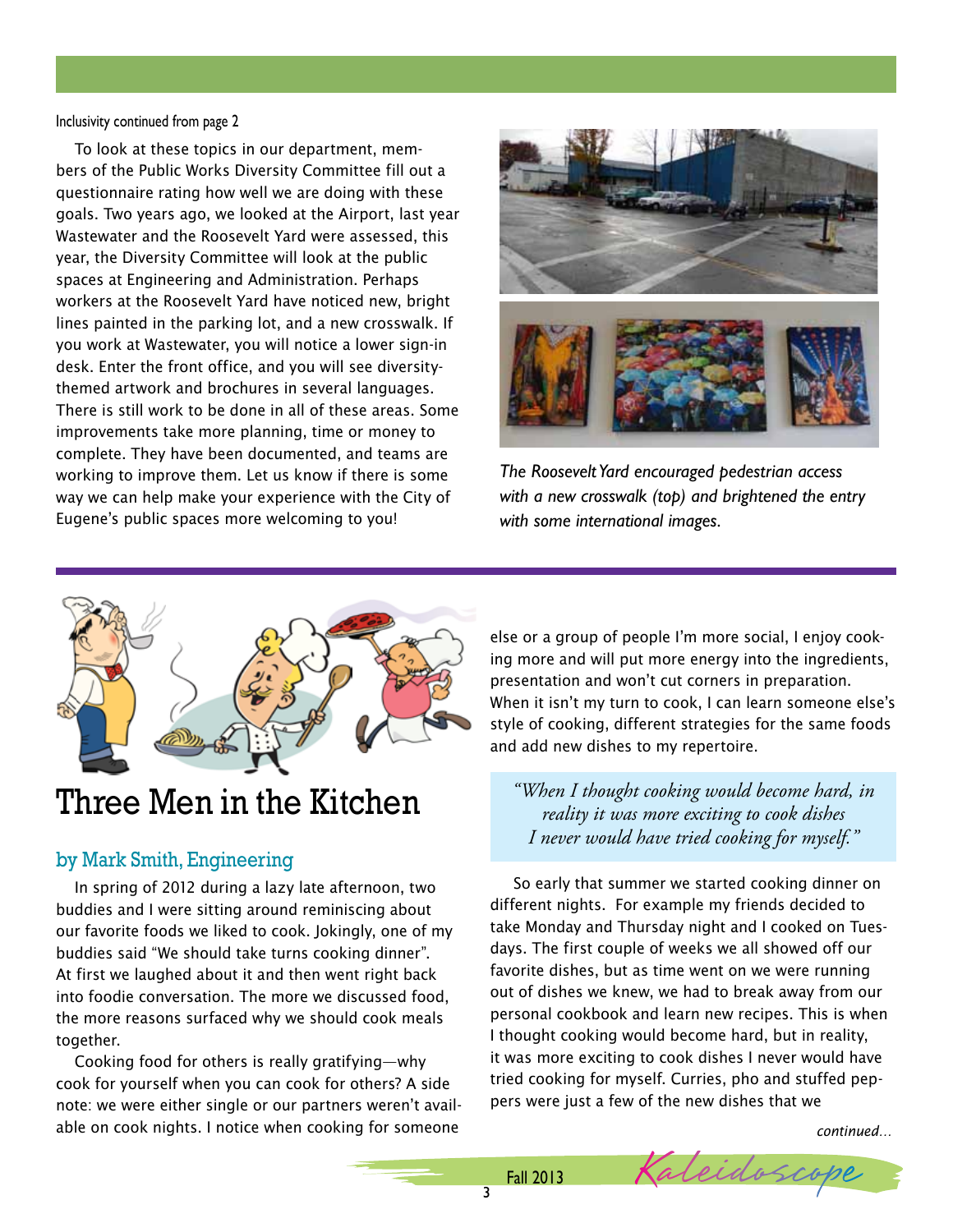#### Three Men continued from page 3

introduced to the lineup. During these nights of cooking away, we started inviting guests to come try some of the new foods we made—something wonderful about seeing people happily eating our food and involved in good conversation.

We were having so much fun with dinner night that we created a cookbook called "Three Men in the Kitchen Cookbook" and even took pictures of the finished dishes. It was a fun summer and fall.

Unfortunately, one of the friends had to start leaving town for work on a regular basis and the other decided to travel abroad for six months, so the dinners abruptly ended in late fall.

Looking back on the three men in the kitchen era, we had good laughs and good food for all. I feel American society has taken food out of the social experience it should be. We too often eat on the run as though food is just an energy source. We are eat fast food in the car and power bars during our breaks rather than making time to spend with others to share our knowledge, passion and interests. You learn a lot from the people you break bread with.

There is talk of getting Three Men in the Kitchen back together again soon.

## "30 Days": Another Reality

#### By Litahni Harlow, Engineering

### **Would you be willing to spend 30 days immersed in a lifestyle that you are unfamiliar with—and maybe even opposed to? What do you think you would learn by getting out of your comfort zone?**

Well that is exactly the situation for the people in the reality show "30 Days". The show was created by Morgan Spurlock who is the creator and star of the acclaimed documentary "Super Size Me". The show takes normal people with strong viewpoints and puts them in living situations with others who represent a different viewpoint. Each of these subjects learns a valuable lesson about humanity at the end of their 30 days.

Some examples of the scenarios highlighted in this show are 30 days living on minimum wage, a conservative straight man moves in with a gay man in San Francisco's Castro neighborhood, an atheist bunks with a Christian, a pro-choice believer lives at a



pro-life maternity home, two materialistic Manhattanites roll up their sleeves at a sustainable eco-village, and so on. My favorite episode was one that highlighted immigration and took a man who was a self-appointed border guard and placed him in a home with an Hispanic immigrant family for 30 days. The outcome and lessons learned by both parties were touching and revealing.

Unlike many reality shows, which place people in uncomfortable situations just to incite petty drama and bickering, 30 Days' lifestyle upheaval has a purpose: By putting real-life human faces on controversial topics, the show aims to open participants' minds to all sides of an issue, hopefully bringing them closer to an understanding of how "the other side" lives. This show was first aired on FX in 2005 and ran for three seasons, which are now available streaming on Netflix.

Kaleidoscope Fall 2103